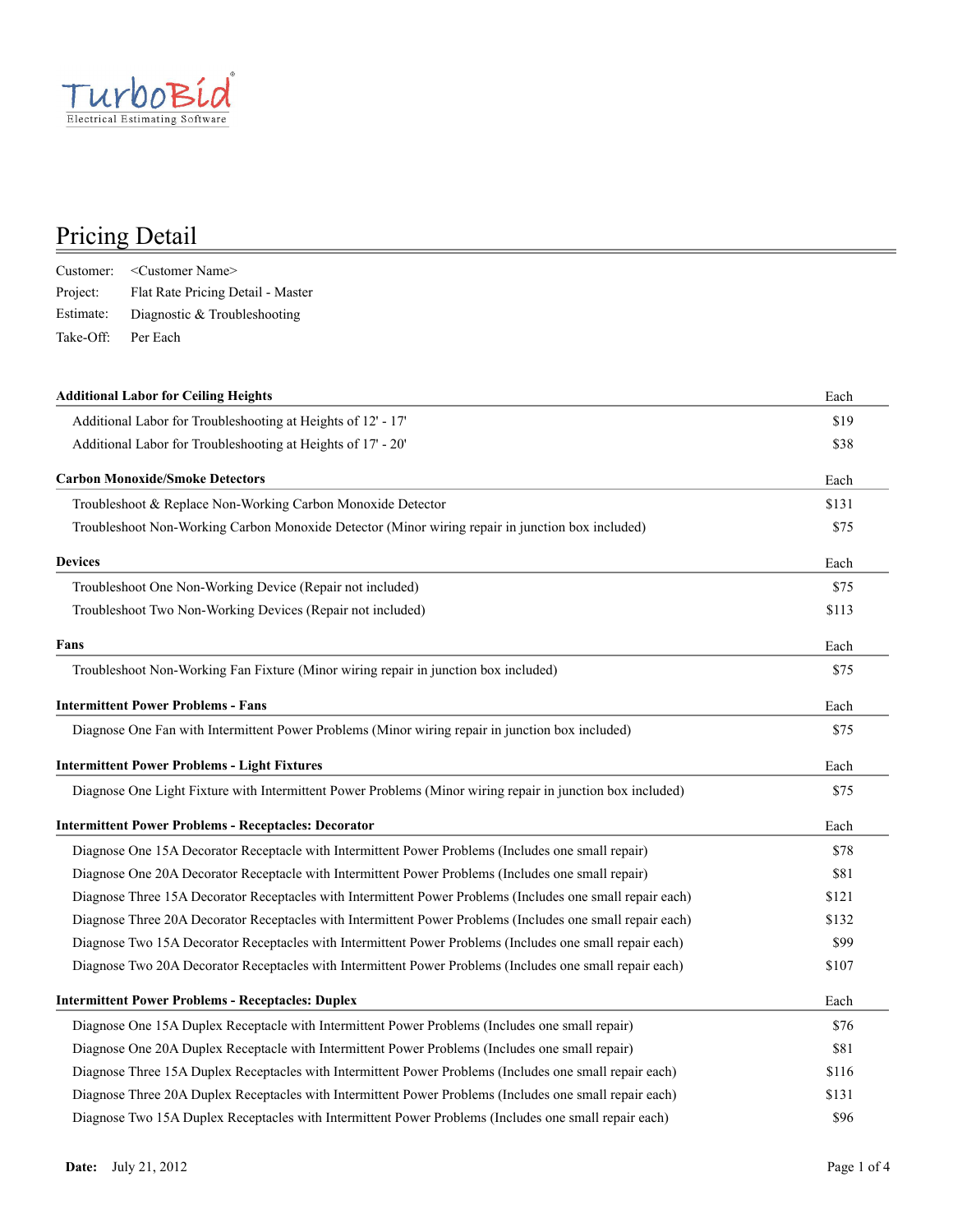|           | Customer: < Customer Name>        |
|-----------|-----------------------------------|
| Project:  | Flat Rate Pricing Detail - Master |
| Estimate: | Diagnostic & Troubleshooting      |
| Take-Off: | Per Each                          |

| <b>Intermittent Power Problems - Receptacles: Duplex - Cont.</b>                                            |       |
|-------------------------------------------------------------------------------------------------------------|-------|
| Diagnose Two 20A Duplex Receptacles with Intermittent Power Problems (Includes one small repair each)       | \$106 |
| <b>Intermittent Power Problems - Smoke Detectors</b>                                                        | Each  |
| Diagnose One smoke Detector with Intermittent Power Problems (Minor wiring repair in junction box included) | \$75  |
| <b>Intermittent Power Problems - Switches: Rocker</b>                                                       | Each  |
| Diagnose One 1-Pole Rocker Switch with Intermittent Power Problems (Includes one small repair each)         | \$77  |
| Diagnose One 3-Way Rocker Switch with Intermittent Power Problems (Includes one small repair)               | \$97  |
| Diagnose One 4-Way Rocker Switch with Intermittent Power Problems (Includes one small repair)               | \$102 |
| Diagnose Three 1-Pole Rocker Switches with Intermittent Power Problems (Includes one small repair each)     | \$119 |
| Diagnose Three 3-Way Rocker Switches with Intermittent Power Problems (Includes one small repair each)      | \$141 |
| Diagnose Three 4-Way Rocker Switches with Intermittent Power Problems (Includes one small repair each)      | \$140 |
| Diagnose Two 1-Pole Rocker Switches with Intermittent Power Problems (Includes one small repair each)       | \$98  |
| Diagnose Two 3-Way Rocker Switches with Intermittent Power Problems (Includes one small repair each)        | \$119 |
| Diagnose Two 4-Way Rocker Switches with Intermittent Power Problems (Includes one small repair each)        | \$121 |
| <b>Intermittent Power Problems - Switches: Toggle</b>                                                       | Each  |
| Diagnose (3) 4-Way Toggle Switches with Intermittent Power Problems (Includes one small repair each)        | \$154 |
| Diagnose One 1-Pole Toggle Switch with Intermittent Power Problems (Includes one small repair)              | \$76  |
| Diagnose One 3-Way Toggle Switch with Intermittent Power Problems (Includes one small repair)               | \$95  |
| Diagnose One 4-Way Toggle Switch with Intermittent Power Problems (Includes one small repair)               | \$101 |
| Diagnose Three 1-Pole Toggle Switches with Intermittent Power Problems (Includes one small repair each)     | \$115 |
| Diagnose Three 3-Way Toggle Switches with Intermittent Power Problems (Includes one small repair each)      | \$135 |
| Diagnose Two 1-Pole Toggle Switches with Intermittent Power Problems (Includes one small repair each)       | \$96  |
| Diagnose Two 3-Way Toggle Switches with Intermittent Power Problems (Includes one small repair each)        | \$115 |
| Diagnose Two 4-Way Toggle Switches with Intermittent Power Problems (Includes one small repair each)        | \$128 |
| <b>Light Fixtures</b>                                                                                       | Each  |
| Troubleshoot Non-Working Light Fixture (Minor wiring repair in junction box included)                       | \$75  |
| <b>Non-Standard Wiring &amp; Buried Boxes</b>                                                               | Each  |
| Troubleshoot Non-Standard Wiring & Buried Boxes (Hole patching not included)                                | \$225 |
| Receptacles - Decorator                                                                                     | Each  |
| Troubleshoot & Replace One Non-Working 15A Decorator Tamperproof Receptacle                                 | \$78  |
| Troubleshoot & Replace One Non-Working 20A Decorator Tamperproof Receptacle                                 | \$85  |
| Troubleshoot & Replace Two Non-Working 15A Decorator Tamperproof Receptacles                                | \$118 |
| Troubleshoot & Replace Two Non-Working 20A Decorator Tamperproof Receptacles                                | \$132 |
| <b>Receptacles - Duplex</b>                                                                                 | Each  |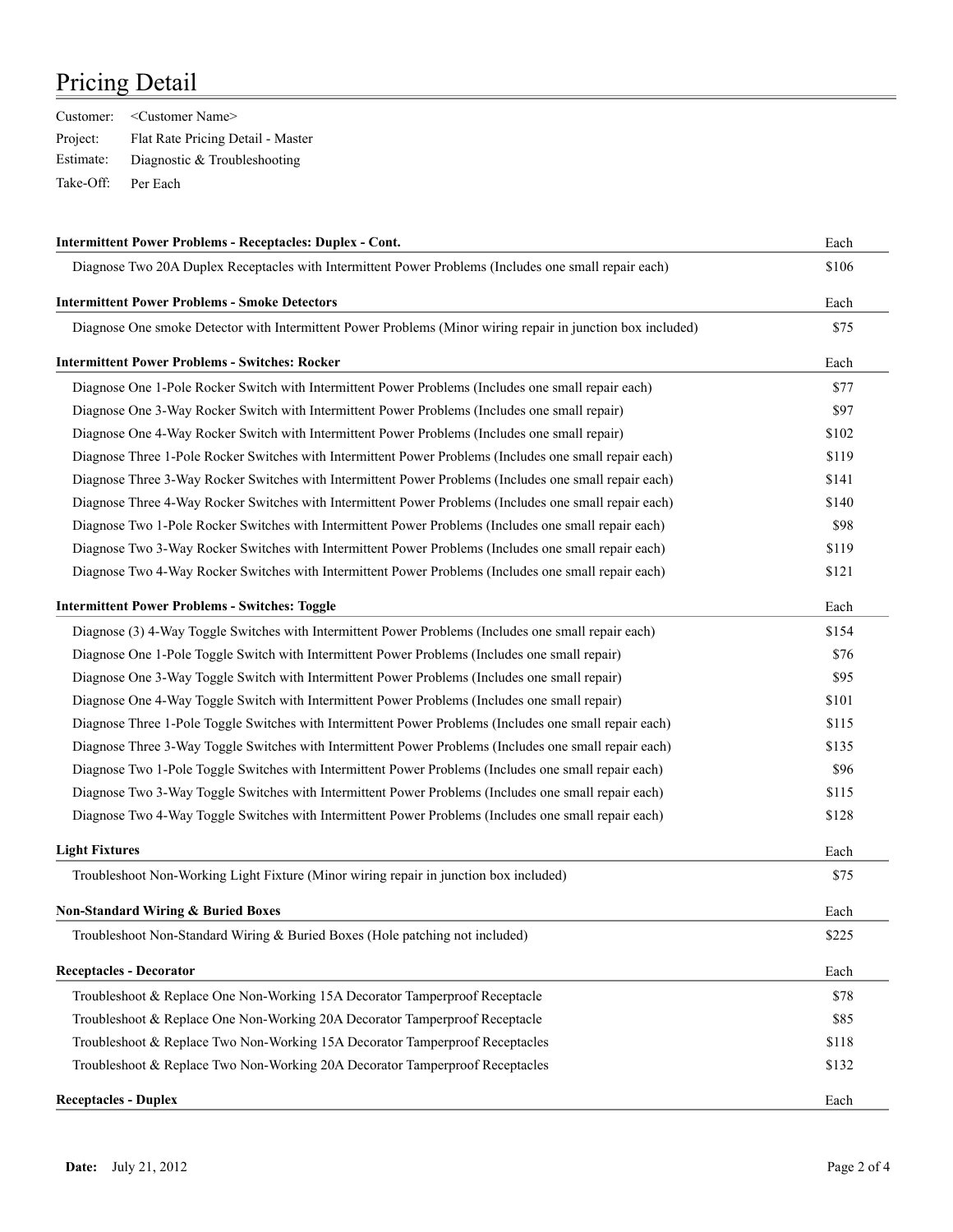|           | Customer: < Customer Name>        |
|-----------|-----------------------------------|
| Project:  | Flat Rate Pricing Detail - Master |
| Estimate: | Diagnostic & Troubleshooting      |
| Take-Off: | Per Each                          |

| <b>Receptacles - Duplex - Cont.</b>                                                      | Each  |
|------------------------------------------------------------------------------------------|-------|
| Troubleshoot & Replace One Non-Working 15A Duplex Tamperproof Receptacle                 | \$76  |
| Troubleshoot & Replace One Non-Working 20A Duplex Tamperproof Receptacle                 | \$81  |
| Troubleshoot & Replace Two Non-Working 15A Duplex Tamperproof Receptacles                | \$115 |
| Troubleshoot & Replace Two Non-Working 20A Duplex Tamperproof Receptacles                | \$125 |
| Receptacles - GFI: Tamperproof                                                           | Each  |
| Troubleshoot & Replace One Non-Working 15A Tamperproof GFI Receptacle                    | \$88  |
| Troubleshoot & Replace One Non-Working 20A Tamperproof GFI Receptacle                    | \$90  |
| Troubleshoot & Replace Two Non-Working 15A Tamperproof GFI Receptacles                   | \$138 |
| Troubleshoot & Replace Two Non-Working 20A Tamperproof GFI Receptacles                   | \$143 |
| Receptacles - GFI: Weatherproof Tamperproof                                              | Each  |
| Troubleshoot & Replace One Non-Working 15A Tamperproof Weather-Resistant GFI Receptacle  | \$118 |
| Troubleshoot & Replace One Non-Working 20A Tamperproof Weather-Resistant GFI Receptacle  | \$120 |
| Troubleshoot & Replace Two Non-Working 15A Tamperproof Weather-Resistant GFI Receptacles | \$180 |
| Troubleshoot & Replace Two Non-Working 20A Tamperproof Weather-Resistant GFI Receptacles | \$184 |
| <b>Smoke Detectors</b>                                                                   | Each  |
| Replace Battery in Smoke Detector                                                        | \$20  |
| Troubleshoot & Replace Non-Working Smoke Detector                                        | \$108 |
| Troubleshoot Non-Working Smoke Detector (Minor wiring repair in junction box included)   | \$75  |
| <b>Switches - Rocker</b>                                                                 | Each  |
| Troubleshoot & Replace One Non-Working 1-Pole Rocker Switch                              | \$77  |
| Troubleshoot & Replace One Non-Working 3-Way Rocker Switch                               | \$78  |
| Troubleshoot & Replace One Non-Working 4-Way Rocker Switch                               | \$83  |
| Troubleshoot & Replace Two Non-Working 1-Pole Rocker Switches                            | \$117 |
| Troubleshoot & Replace Two Non-Working 3-Way Rocker Switches                             | \$119 |
| Troubleshoot & Replace Two Non-Working 4-Way Rocker Switches                             | \$129 |
| <b>Switches - Toggle</b>                                                                 | Each  |
| Troubleshoot & Replace One Non-Working 1-Pole Toggle Switch                              | \$76  |
| Troubleshoot & Replace One Non-Working 3-Way Toggle Switch                               | \$77  |
| Troubleshoot & Replace One Non-Working 4-Way Toggle Switch                               | \$83  |
| Troubleshoot & Replace Two Non-Working 1-Pole Toggle Switches                            | \$114 |
| Troubleshoot & Replace Two Non-Working 3-Way Toggle Switches                             | \$116 |
| Troubleshoot & Replace Two Non-Working 4-Way Toggle Switches                             | \$128 |
| <b>Troubleshooting / Diagnosis</b>                                                       | Each  |